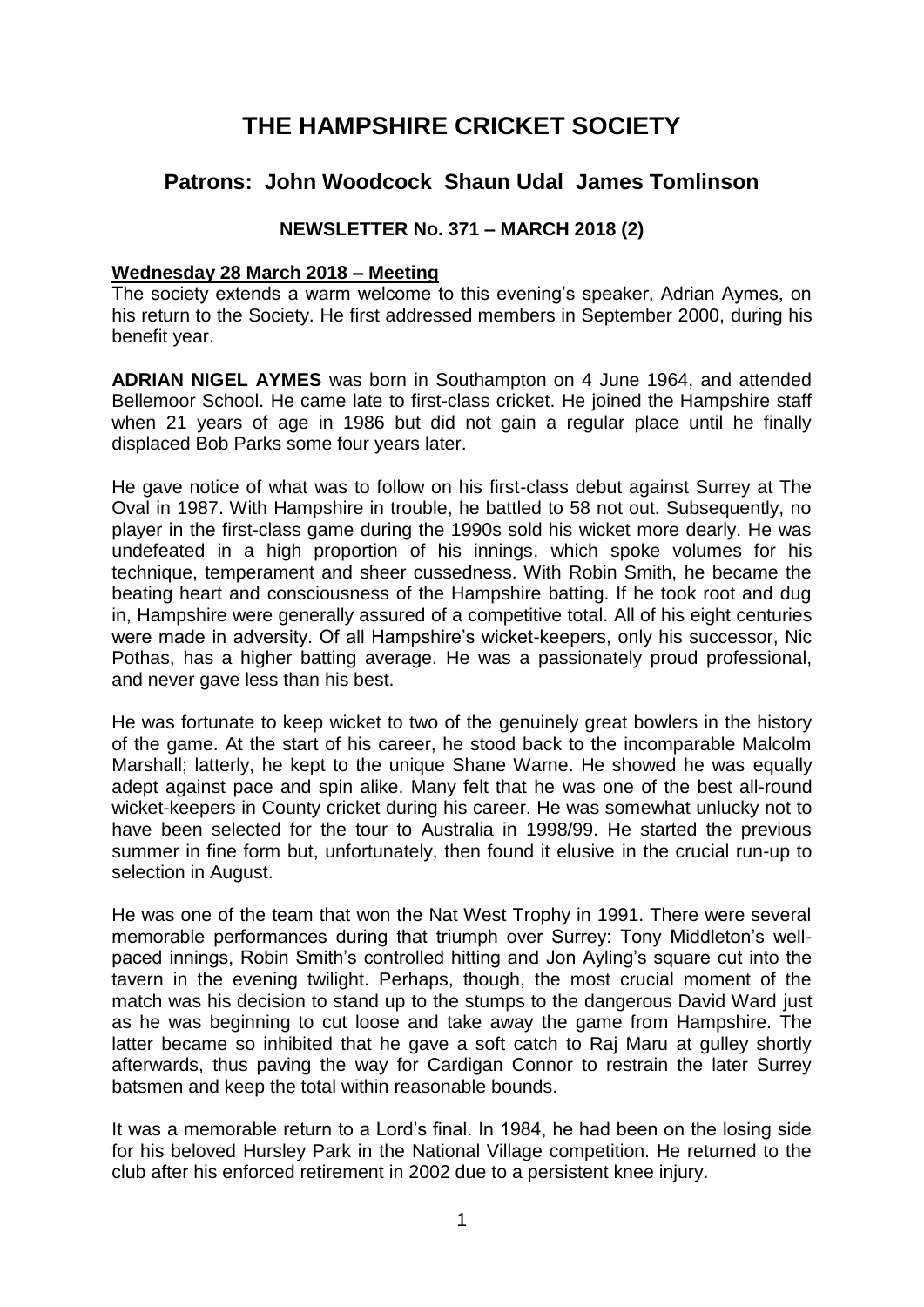He played in 215 matches in first-class cricket for the County, scoring 7338 runs (avge. 31.22) with a highest score of 133 against Leicestershire at Grace Road in 1998. He assisted in 560 dismissals (516 catches and 44 stumpings). In 221 list A matches, he made a further 2210 runs and claimed 268 victims, including 53 stumpings, a high number in limited overs cricket in the modern era.

In recent years, he has carved out a career as a manager and coach in senior nonleague football.

### **Wednesday 7 March 2018 – Report**

Members spent a delightful evening in the company of Bob Parks and two of Hampshire's young women cricketers, Charlie Dean and Emily Windsor**.** Both girls live in South-East Hampshire. Charlie is still in full-time education at Portsmouth Grammar School; Emily is at Portsmouth University. They were the youngest speakers to talk to the Society by some margin. Charlie was influenced by her father, Steven Dean, who was a prolific batsman for Staffordshire in Minor Counties cricket. She now has a contract with Southern Vipers and is in the England Academy side. Emily started playing in the back garden with her brother, to whom she bowled. She now plays for Havant  $2^{nd}$  XI (men's cricket) in the Southern League on Saturdays and Hursley Park Ladies who play in the regional league on Sundays. She has recently gained a place in the MCC Academy at Lord's.

Bob Parks is now Head of Women's Cricket, a role which includes being Head of Performance for Hampshire Women's Cricket. He also manages the Southern Vipers. The Vipers have now selected their squad for 2018. The numbers will include three members of the current England side; the team will be captained by the New Zealander, Suzie Bates.

He gave a brief outline of the international game. England have 19 players on central contracts. They are full-time professionals, who are able to boost their contract income if they are selected to appear in the Australian women's version of the Big Bash. Australia possess the largest number of full-time professionals, followed by New Zealand and South Africa. The other test playing nations, though, are beginning to develop quickly.

The women's game in schools broadly mirrors that of the men's. State schools are reducing their commitment to cricket but independent schools are expanding their activity. They are also establishing good links with local clubs and Hampshire. The All Stars campaign, funded by the ECB, attached to clubs and aimed at  $5 - 8$  year olds, is beginning to attract recruits. (The Editor can vouch for the success of this venture as both a grand-daughter and a grandson are enjoying themselves immensely at a Hampshire club). Unfortunately, the structure for the women's game is poorly funded vis-à-vis that for the men's game.

The interaction between all three of our guests produced an illuminating evening, enhanced by a flood of questions from their audience. The sheer enthusiasm of Charlie and Emily for their cricket shone through. Both were very clear minded about their ambitions and it is certain that those members present will follow their careers with more than passing interest.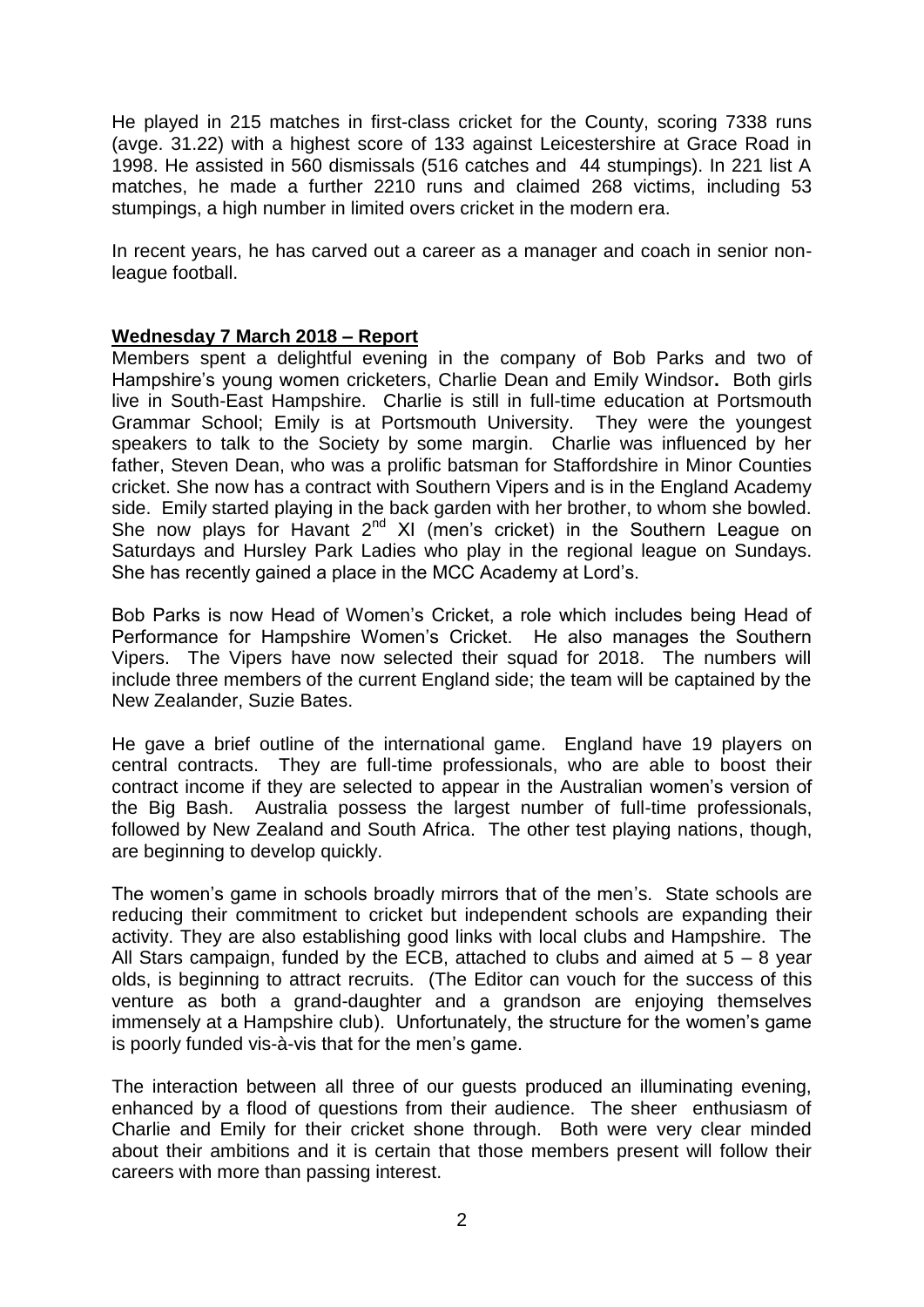### **MORE ON SOUTHERN VIPERS AND HAMPSHIRE WOMEN SQUADS AND FIXTURES**

The Ageas Bowl website has an excellent section on both the Southern Vipers and Hampshire Women squads for 2018. It contains both photographs and pen pictures of each member. The latter can be found by clicking on to the relevant photograph.

### **Southern Vipers Fixtures**

| Sunday 22 July                  | <b>Surrey Stars</b>       | <b>Guildford CC</b>            |
|---------------------------------|---------------------------|--------------------------------|
| Wednesday 25 July               | Loughborough Lightning    | Ageas Bowl                     |
| Sunday 29 July                  | Lancashire Thunder        | Aigburth, Liverpool            |
| Tuesday 31 July                 | <b>Western Storm</b>      | Arundel                        |
| Thursday 2 August               | <b>Yorkshire Diamonds</b> | York CC                        |
| Saturday 4 August               | Loughborough Lightning    | Loughborough                   |
| Wednesday 8 August              | <b>Yorkshire Diamonds</b> | <b>Ageas Bowl</b>              |
| Saturday 11 August              | <b>Western Storm</b>      | <b>Brightside Grd, Bristol</b> |
| Tuesday 14 August               | <b>Surrey Stars</b>       | <b>Ageas Bowl</b>              |
| Saturday 18 August              | Lancashire Thunder        | Ageas Bowl                     |
| <b>Hampshire Women Fixtures</b> |                           |                                |

| Royal London Women's One Day Cup |                  |                     |  |
|----------------------------------|------------------|---------------------|--|
| Sunday 6 May                     | Nottinghamshire  | Home                |  |
| Monday 7 May                     | Warwickshire     | Home                |  |
| Sunday 13 May                    | Somerset         | <b>Kings Bruton</b> |  |
| Sunday 20 May                    | Kent             | Home                |  |
| Sunday 27 May                    | Yorkshire        | Away                |  |
| Monday 28 May                    | Lancashire       | Away                |  |
| Sunday 3 June                    | <b>Middlesex</b> | Home                |  |
|                                  |                  |                     |  |

At the time of completing the Newsletter, the Editor was unable to locate the relevant venues on the internet except the Somerset away fixture.

### **KATIE GEORGE**

One of Hampshire's players, Katie George, has been selected for the forthcoming England tour of India. It will be her first tour. Aged 18, she was born in Haywards Heath, but plays her county cricket for Hampshire Women. She made her County debut in 2013, aged only 14. She is a left-handed all-rounder, bowling medium pace, and was a regular member of the Southern Vipers side in 2017. As far as the Editor is aware, she is the first member of the Hampshire Women's side to gain international recognition.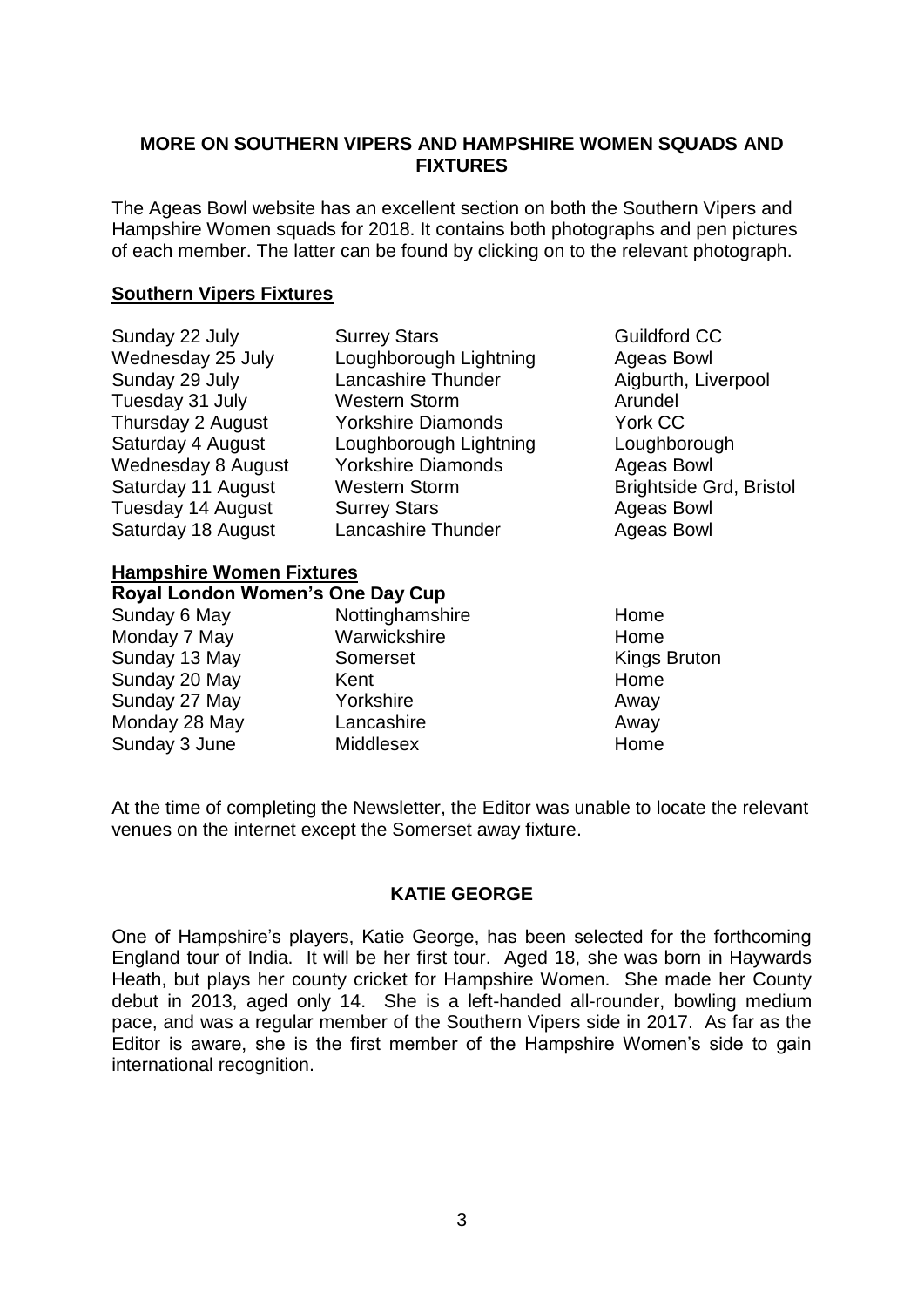### **HAMPSHIRE IN THE WEST INDIES**

As mentioned in the February Newsletter, Hampshire participated in the West Indies Super 50 Cup in January and February. Without six regulars from last season's side, it was no surprise that the County finished bottom of their group and did not qualify for the final stages. They won only two of their eight matches, both against Combined Campuses and Colleges (CCC).

The tournament, however, enabled Hampshire to give extended opportunities to younger members of their squad. Two in particular did well, with both bat and ball. Joe Weatherley made three half centuries, two of which were against Barbados, the eventual beaten finalists. He finished with 218 runs, second to Jimmy Adams (285) in aggregate. He also took four for 25 with his off-spin against Trinidad and Tobago. Brad Taylor, who missed much of last season with injury, scored 198 runs (avge 39.60) which included 69 against CCC, and then four for 26 in the return against the same opposition. The leading bowler was Fidel Edwards (16 wickets). Chris Wood returned the best bowling figures with five for 38 against the Windward Islands, who went on to win the tournament. Adams (83) made Hampshire's highest score against the same opposition.

Both Felix Organ and Asher Hart made their Hampshire debuts in List A matches.

In the other group, Kent finished second, but were defeated by Barbados in the semi-final.

### **THE GAME HAS CHANGED FOREVER**

In Newsletter 350, in a survey describing how the game had changed since the Society was formed in 1976, the Editor wrote that the implications of the formation of the Indian Premier League (IPL) were still unravelling. There have been a number of developments this winter which have given more than a sense of foreboding for the traditional game. It seems to be a winter in which the game has changed forever.

The auction for the 2018 version of the IPL resulted in England's best test batsman, Joe Root, being unsold. On the other hand, Jofra Archer of Sussex, who has played two seasons of county cricket and will not be eligible to play test cricket for England until 2022, sold for the eye-watering sum of £793,200. (Ben Stokes fetched £1.4 m). He was such a success for the Tasmanian Devils in Australia's Big Bash League that his recruitment by one of the Indian franchises (the successful bidder was Rajasthan Royals) seemed a foregone conclusion. Also picked up in the IPL auction were three Afghans and one Nepalese. The changes in cricket's landscape could not have been illustrated more starkly.

The ICC, belatedly, are now so concerned about the plethora of t20 tournaments worldwide that the published proposals are to limit the appearances of players, to three separate tournaments per year. The proposal has more than an element of whistling in the wind. First there is the legal issue of restraint of trade, though, admittedly, Indians are already prevented, contractually, from appearing in t20 tournaments elsewhere. Also, what is to stop the wealthy franchise holders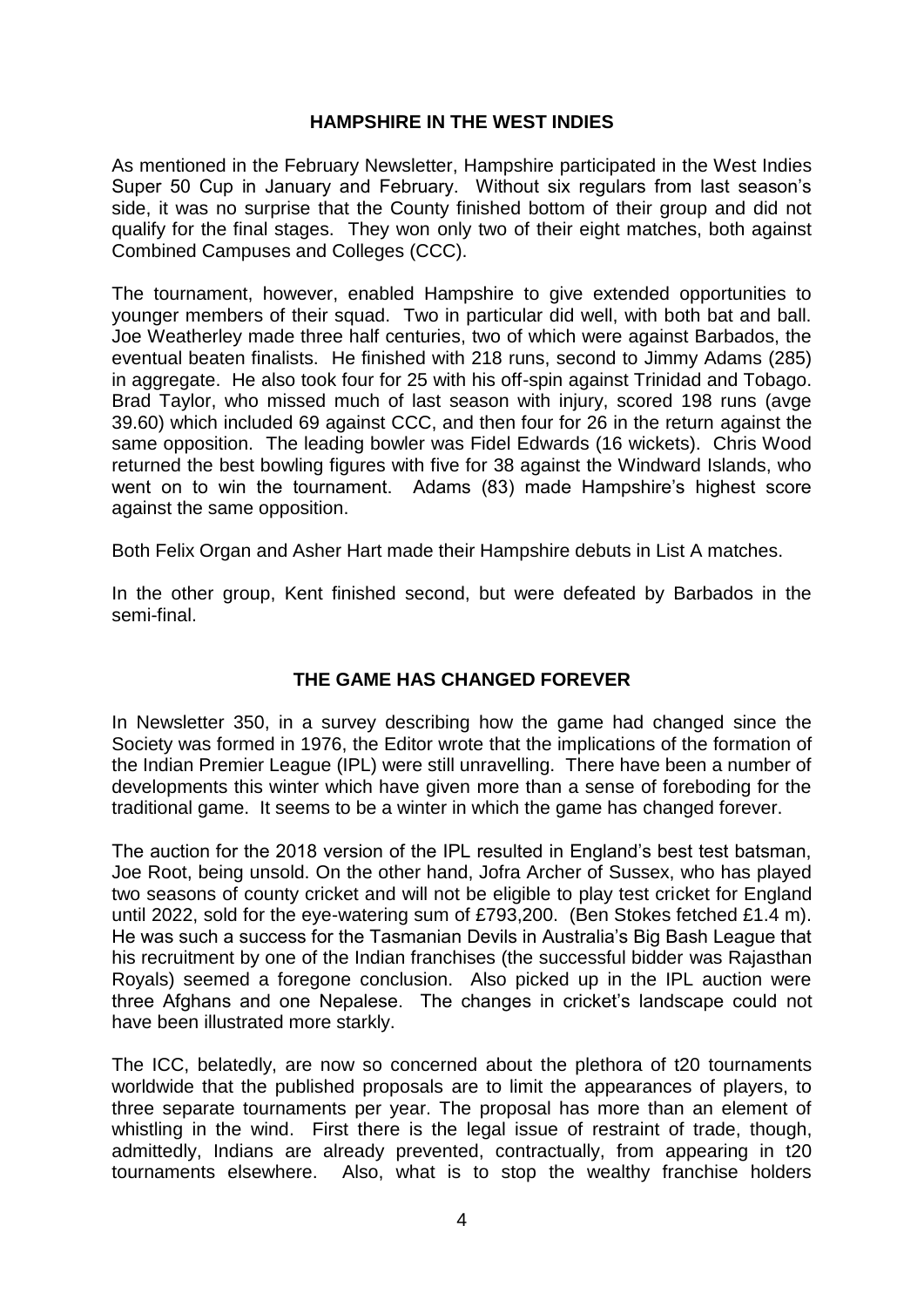worldwide combining to organise all t20 tournaments, in the process operating outside the orbit of the ICC?

In England, Alex Hales and Adil Rashid have opted out of all forms of red ball cricket. Surely, the joys of playing the longer forms of cricket are the prospect of batting a long time and/or bowling many overs. Will batsmen and bowlers really be satisfied in a career of white ball cricket only? How long would such a career be? Will fitness and skills levels be maintained? Auctions are also risky. Tymal Mills, who sold for over £1m in the IPL in 2017, did not find a buyer this year. The New Zealander, Mitchell McClenaghan relinquished his central contract in the expectation of finding an IPL franchise. He didn't do so.

These developments will undoubtedly affect first-class county cricket. The standard has already been diluted with the rare, or non-appearance, of English test cricketers. The opting out of such as Hales and Rashid dilutes the standard even further.

The championship schedule becomes less appealing with each passing year with the majority of matches being played in April, May and September when conditions are more conducive to seam bowlers. The latter do not have to work overly hard to take wickets. Spin bowlers have become virtually redundant unless, like Somerset, wickets are prepared to aid spin bowlers. Given the seam friendly wickets prepared by Hampshire in recent years, one fears for the future of the prodigiously talented Mason Crane. How are batsmen meant to develop? Generally, batsmen from Australia are much more fearless because of the sunny climate and hence hard wickets on which batsmen can play their shots. Bowlers also have to work harder for their wickets. One reason for the decline of the West Indies is, despite the sunshine, the dreadful pitches in the Caribbean on which neither batsmen nor fast bowlers have generally prospered.

As for the future of some counties, there was the divisive statement by the ECB of subsidising those test counties who have staged test cricket to the tune of half a million pounds per year in the event of their not being selected to host a test match in any year. The "non test ground Counties" have reacted furiously; it seems as if this issue is far from settled. The implicit message from the subsidisation decision, of course, is the long-term future of those clubs who will not receive a subsidy. They must now be at risk. The future of county cricket has been referred to in *Wisden,* and the print media for over a hundred years. After this winter's developments, that issue now seems very real. The decision of Somerset's Chairman to resign his seat on the ECB board, was widely applauded. If only others were so principled.

Amidst all the developments is the future of test cricket. A friend of the editor, a Society member, expressed concerns about its future a year ago. The editor thought that was a far too pessimistic assessment. It no longer appears so. Test cricket may disappear sooner rather than later.

There are two more issues that may yet impact on cricket's finances. Football's administrators have now actively started discussion on a mid-winter break. That can only mean the encroaching on the cricket season. It should also be remembered that the World Cup in Qatar in 2022 will be played in the European winter. Inevitably, the football league season will be extended well into the summer of that